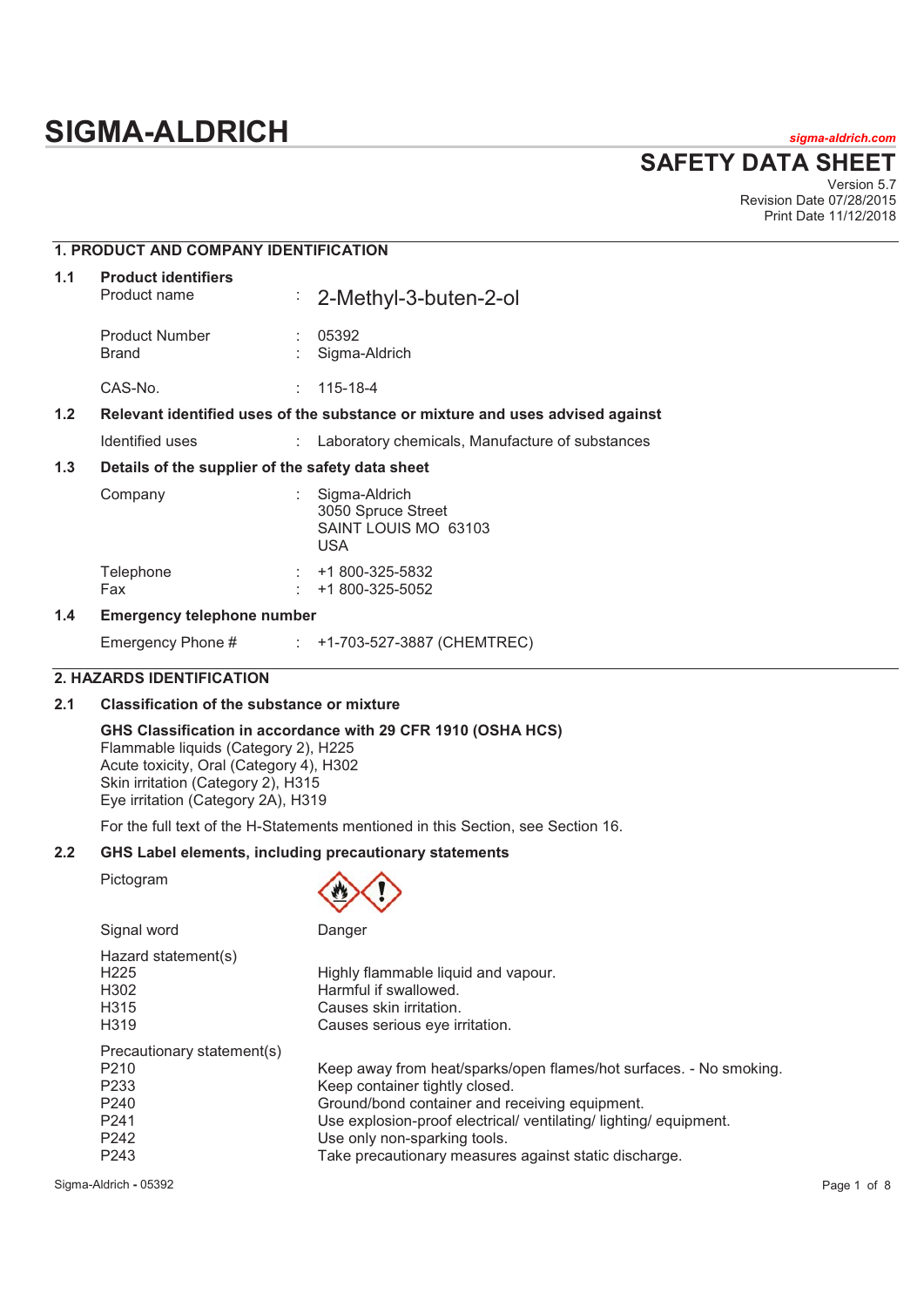| P <sub>264</sub><br>P <sub>270</sub><br>P <sub>280</sub> | Wash skin thoroughly after handling.<br>Do not eat, drink or smoke when using this product.<br>Wear protective gloves/ eye protection/ face protection. |
|----------------------------------------------------------|---------------------------------------------------------------------------------------------------------------------------------------------------------|
| $P301 + P312 + P330$                                     | IF SWALLOWED: Call a POISON CENTER or doctor/ physician if you<br>feel unwell. Rinse mouth.                                                             |
| $P303 + P361 + P353$                                     | IF ON SKIN (or hair): Take off immediately all contaminated clothing.<br>Rinse skin with water/shower.                                                  |
| $P305 + P351 + P338$                                     | IF IN EYES: Rinse cautiously with water for several minutes. Remove<br>contact lenses, if present and easy to do. Continue rinsing.                     |
| $P332 + P313$                                            | If skin irritation occurs: Get medical advice/attention.                                                                                                |
| $P337 + P313$                                            | If eye irritation persists: Get medical advice/attention.                                                                                               |
| P362                                                     | Take off contaminated clothing and wash before reuse.                                                                                                   |
| P370 + P378                                              | In case of fire: Use dry sand, dry chemical or alcohol-resistant foam to<br>extinguish.                                                                 |
| $P403 + P235$                                            | Store in a well-ventilated place. Keep cool.                                                                                                            |
| P <sub>501</sub>                                         | Dispose of contents/ container to an approved waste disposal plant.                                                                                     |

## **2.3 Hazards not otherwise classified (HNOC) or not covered by GHS** - none

# **3. COMPOSITION/INFORMATION ON INGREDIENTS**

## **3.1 Substances**

| Formula          | : $C_5H_{10}O$    |
|------------------|-------------------|
| Molecular weight | $: 86.13$ g/mol   |
| CAS-No.          | $: 115 - 18 - 4$  |
| EC-No.           | $: 204 - 068 - 4$ |

## **Hazardous components**

| Component             | Classification                                                                         | Concentration |
|-----------------------|----------------------------------------------------------------------------------------|---------------|
| 2-Methvlbut-3-en-2-ol |                                                                                        |               |
|                       | Flam. Lig. 2; Acute Tox. 4;<br>Skin Irrit. 2; Eye Irrit. 2A;<br>H225, H302, H315, H319 | $\le$ 100 %   |

For the full text of the H-Statements mentioned in this Section, see Section 16.

## **4. FIRST AID MEASURES**

## **4.1 Description of first aid measures**

#### **General advice**

Consult a physician. Show this safety data sheet to the doctor in attendance.Move out of dangerous area.

#### **If inhaled**

If breathed in, move person into fresh air. If not breathing, give artificial respiration. Consult a physician.

#### **In case of skin contact**

Wash off with soap and plenty of water. Consult a physician.

#### **In case of eye contact**

Rinse thoroughly with plenty of water for at least 15 minutes and consult a physician.

#### **If swallowed**

Do NOT induce vomiting. Never give anything by mouth to an unconscious person. Rinse mouth with water. Consult a physician.

#### **4.2 Most important symptoms and effects, both acute and delayed**

The most important known symptoms and effects are described in the labelling (see section 2.2) and/or in section 11

## **4.3 Indication of any immediate medical attention and special treatment needed**  No data available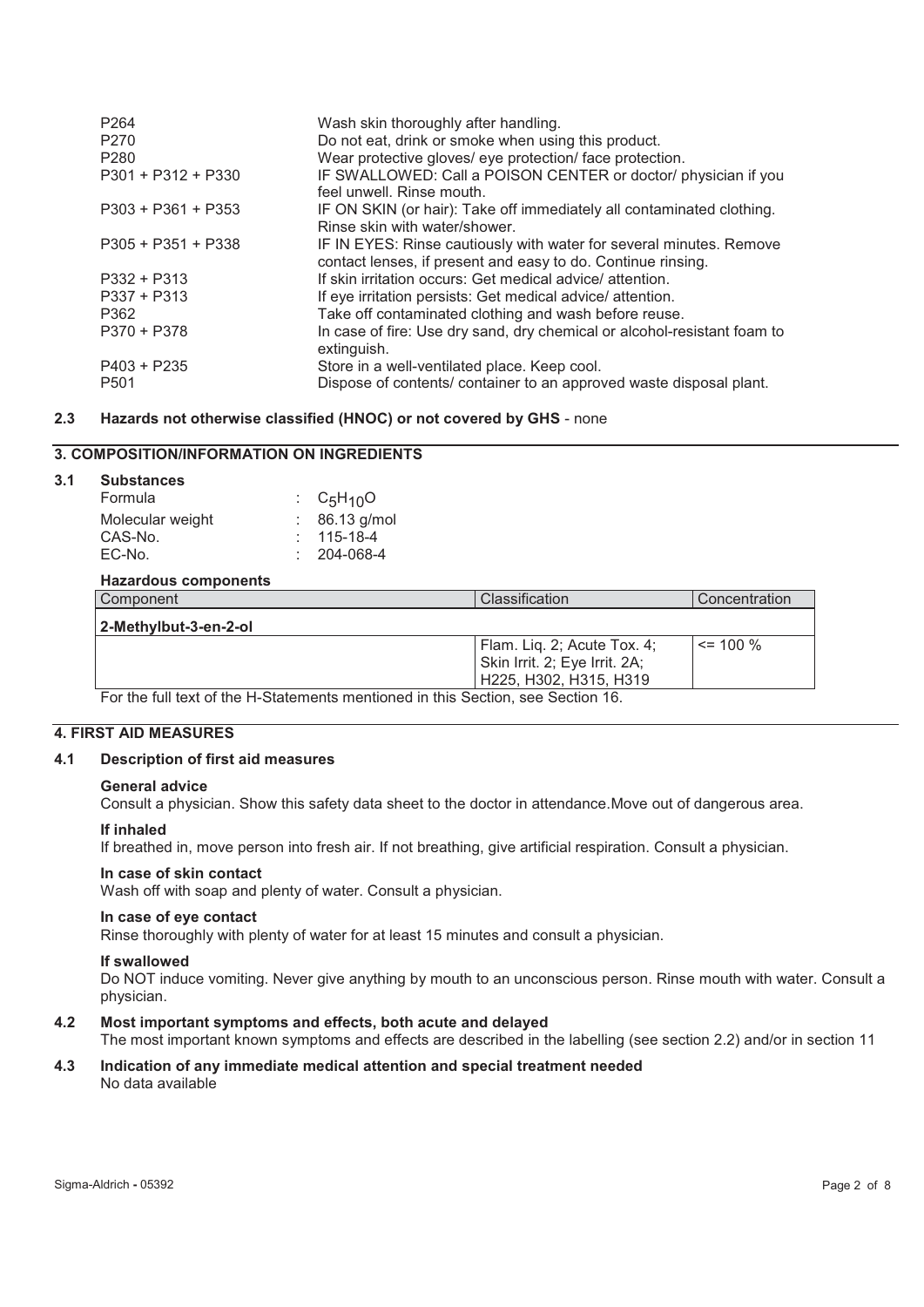## **5. FIREFIGHTING MEASURES**

## **5.1 Extinguishing media**

## **Suitable extinguishing media**

Use water spray, alcohol-resistant foam, dry chemical or carbon dioxide.

**5.2 Special hazards arising from the substance or mixture**  Carbon oxides

## **5.3 Advice for firefighters**  Wear self-contained breathing apparatus for firefighting if necessary.

#### **5.4 Further information**  Use water spray to cool unopened containers.

## **6. ACCIDENTAL RELEASE MEASURES**

**6.1 Personal precautions, protective equipment and emergency procedures**  Use personal protective equipment. Avoid breathing vapours, mist or gas. Ensure adequate ventilation. Remove all sources of ignition. Evacuate personnel to safe areas. Beware of vapours accumulating to form explosive concentrations. Vapours can accumulate in low areas. For personal protection see section 8.

## **6.2 Environmental precautions**

Prevent further leakage or spillage if safe to do so. Do not let product enter drains.

- **6.3 Methods and materials for containment and cleaning up**  Contain spillage, and then collect with an electrically protected vacuum cleaner or by wet-brushing and place in container for disposal according to local regulations (see section 13).
- **6.4 Reference to other sections**

For disposal see section 13.

# **7. HANDLING AND STORAGE**

## **7.1 Precautions for safe handling**

Avoid contact with skin and eyes. Avoid inhalation of vapour or mist. Use explosion-proof equipment.Keep away from sources of ignition - No smoking.Take measures to prevent the build up of electrostatic charge. For precautions see section 2.2.

## **7.2 Conditions for safe storage, including any incompatibilities**

Keep container tightly closed in a dry and well-ventilated place. Containers which are opened must be carefully resealed and kept upright to prevent leakage.

Recommended storage temperature 2 - 8 °C Storage class (TRGS 510): Flammable liquids

## **7.3 Specific end use(s)**

Apart from the uses mentioned in section 1.2 no other specific uses are stipulated

## **8. EXPOSURE CONTROLS/PERSONAL PROTECTION**

#### **8.1 Control parameters**

## **Components with workplace control parameters**

Contains no substances with occupational exposure limit values.

## **8.2 Exposure controls**

#### **Appropriate engineering controls**

Handle in accordance with good industrial hygiene and safety practice. Wash hands before breaks and at the end of workday.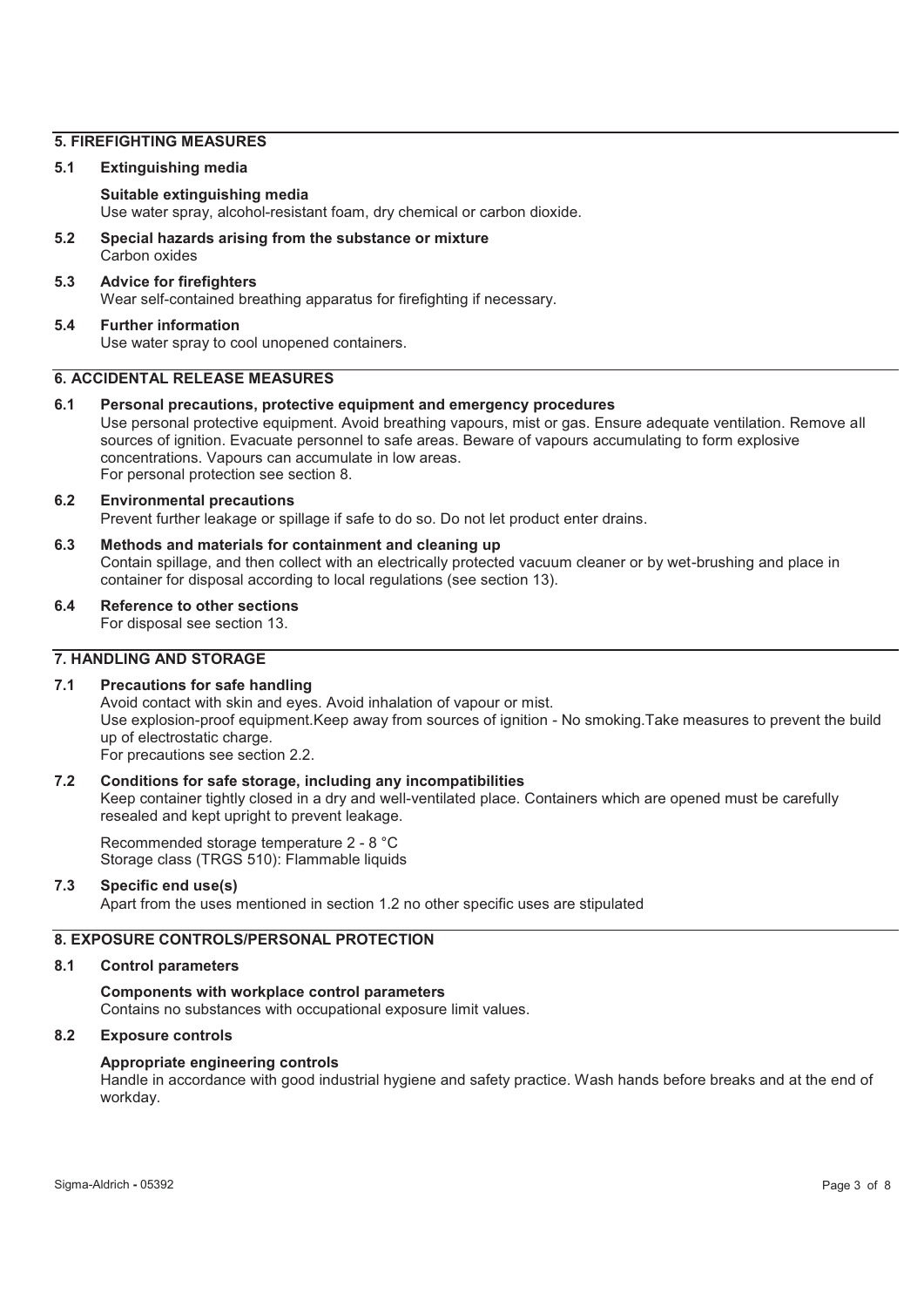## **Personal protective equipment**

## **Eye/face protection**

Face shield and safety glasses Use equipment for eye protection tested and approved under appropriate government standards such as NIOSH (US) or EN 166(EU).

#### **Skin protection**

Handle with gloves. Gloves must be inspected prior to use. Use proper glove removal technique (without touching glove's outer surface) to avoid skin contact with this product. Dispose of contaminated gloves after use in accordance with applicable laws and good laboratory practices. Wash and dry hands.

Full contact Material: butyl-rubber Minimum layer thickness: 0.3 mm Break through time: 480 min Material tested:Butoject® (KCL 897 / Aldrich Z677647, Size M)

Splash contact Material: Nitrile rubber Minimum layer thickness: 0.11 mm Break through time: 30 min Material tested:Dermatril® (KCL 740 / Aldrich Z677272, Size M)

data source: KCL GmbH, D-36124 Eichenzell, phone +49 (0)6659 87300, e-mail sales@kcl.de, test method: EN374

If used in solution, or mixed with other substances, and under conditions which differ from EN 374, contact the supplier of the CE approved gloves. This recommendation is advisory only and must be evaluated by an industrial hygienist and safety officer familiar with the specific situation of anticipated use by our customers. It should not be construed as offering an approval for any specific use scenario.

#### **Body Protection**

Complete suit protecting against chemicals, Flame retardant antistatic protective clothing., The type of protective equipment must be selected according to the concentration and amount of the dangerous substance at the specific workplace.

## **Respiratory protection**

Where risk assessment shows air-purifying respirators are appropriate use a full-face respirator with multipurpose combination (US) or type ABEK (EN 14387) respirator cartridges as a backup to engineering controls. If the respirator is the sole means of protection, use a full-face supplied air respirator. Use respirators and components tested and approved under appropriate government standards such as NIOSH (US) or CEN (EU).

#### **Control of environmental exposure**

Prevent further leakage or spillage if safe to do so. Do not let product enter drains.

## **9. PHYSICAL AND CHEMICAL PROPERTIES**

## **9.1 Information on basic physical and chemical properties**

| a)           | Appearance                                  | Form: clear, liquid<br>Colour: colourless           |
|--------------|---------------------------------------------|-----------------------------------------------------|
| b)           | Odour                                       | No data available                                   |
| C)           | <b>Odour Threshold</b>                      | No data available                                   |
| d)           | рH                                          | 9.0 - 10.0 at 100 g/l at 20 °C (68 °F)              |
| e)           | Melting point/freezing<br>point             | Melting point/freezing point: -25.99 °C (-14.78 °F) |
| f)           | Initial boiling point and<br>boiling range  | 96 - 99 °C (205 - 210 °F) at 1,013 hPa (760 mmHg)   |
| $\mathbf{g}$ | Flash point                                 | 11 °C $(52 \text{ }^{\circ}\text{F})$ - closed cup  |
| h)           | Evaporation rate                            | No data available                                   |
| i)           | Flammability (solid, gas) No data available |                                                     |
| $_{\rm J}$   | Upper/lower                                 | Upper explosion limit: $9.4 \%$ (V)                 |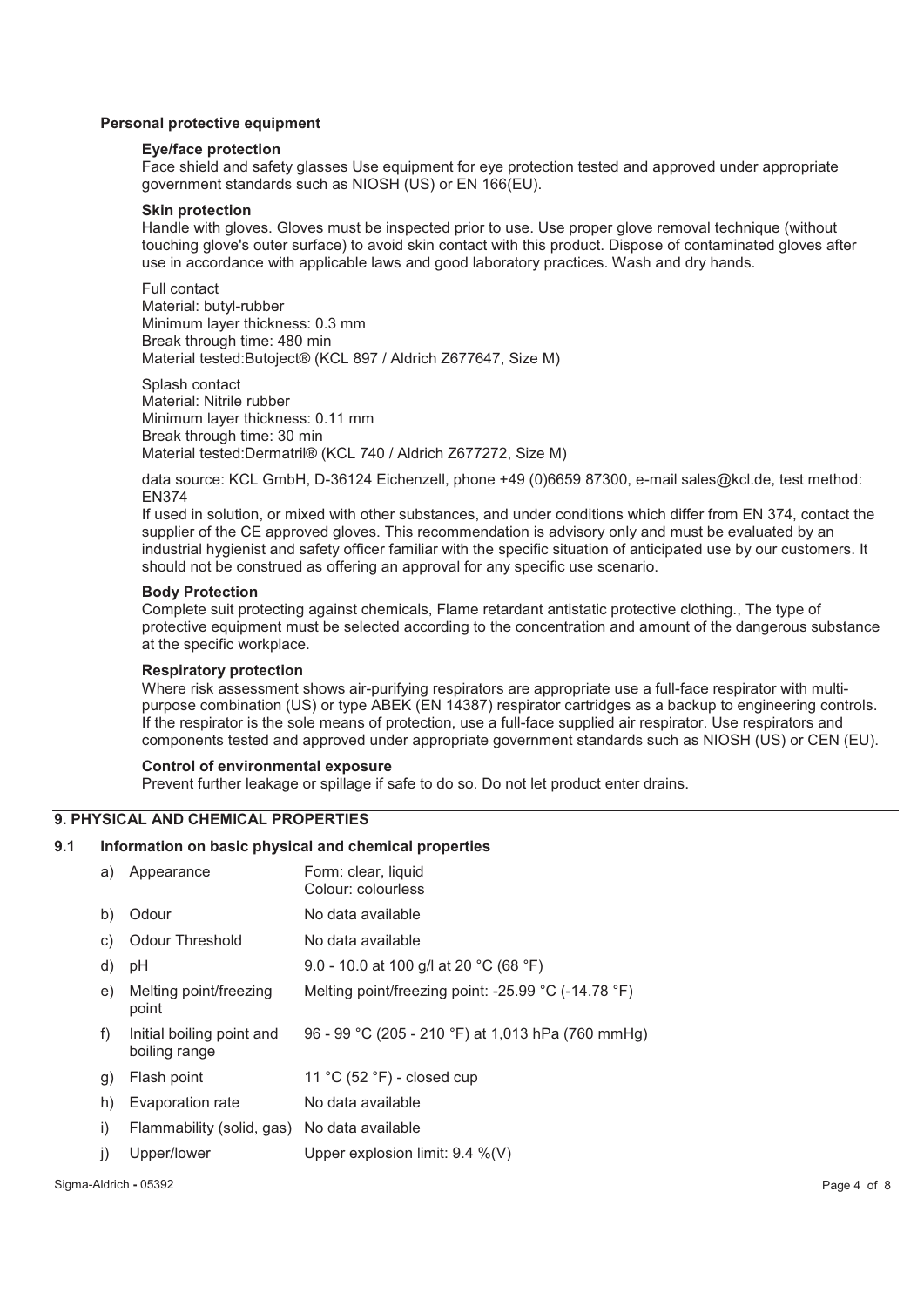flammability or explosive limits

|     | k)      | Vapour pressure                                      | ca.25 hPa (19 mmHg) at 20 °C (68 °F)    |
|-----|---------|------------------------------------------------------|-----------------------------------------|
|     | $\vert$ | Vapour density                                       | No data available                       |
|     | m)      | Relative density                                     | $0.824$ g/cm3                           |
|     | n)      | Water solubility                                     | 190 g/l at 20 °C (68 °F)                |
|     | O)      | Partition coefficient: n-<br>octanol/water           | log Pow: 0.66 at 25 °C (77 °F)          |
|     | p)      | Auto-ignition<br>temperature                         | 380 °C (716 °F) at 1,013 hPa (760 mmHg) |
|     | q)      | Decomposition<br>temperature                         | No data available                       |
|     | r)      | Viscositv                                            | No data available                       |
|     | s)      | <b>Explosive properties</b>                          | No data available                       |
|     | t)      | Oxidizing properties                                 | No data available                       |
| 9.2 |         | <b>Other safety information</b><br>No data available |                                         |

## **10. STABILITY AND REACTIVITY**

- **10.1 Reactivity**  No data available
- **10.2 Chemical stability**  Stable under recommended storage conditions.
- **10.3 Possibility of hazardous reactions**  Vapours may form explosive mixture with air.
- **10.4 Conditions to avoid**  Heat, flames and sparks.
- **10.5 Incompatible materials**  Strong oxidizing agents
- **10.6 Hazardous decomposition products**  Other decomposition products - No data available In the event of fire: see section 5

# **11. TOXICOLOGICAL INFORMATION**

## **11.1 Information on toxicological effects**

#### **Acute toxicity**

LD50 Oral - Rat - male and female - 1,800 mg/kg (OECD Test Guideline 401)

LC50 Inhalation - Rat - male and female - 4 h - > 21.2 mg/l (OECD Test Guideline 403)

LD50 Dermal - Rabbit - male and female - > 1,640 mg/kg (OECD Test Guideline 402)

LD50 Intraperitoneal - Rat - 1,315 mg/kg

#### **Skin corrosion/irritation**  No data available

**Serious eye damage/eye irritation**  No data available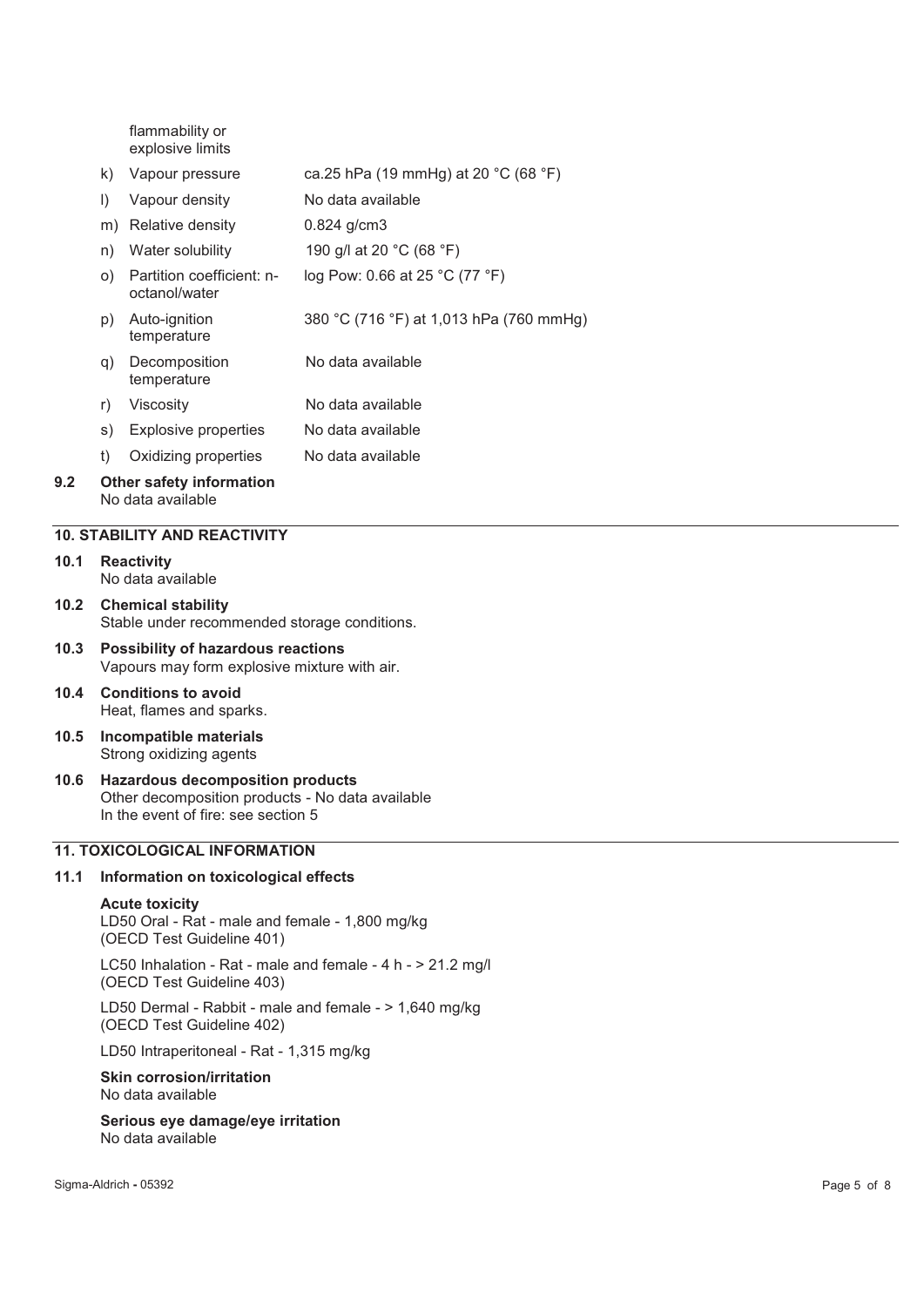## **Respiratory or skin sensitisation**

Maximisation Test (GPMT) - Guinea pig Result: Does not cause skin sensitisation.

## **Germ cell mutagenicity**

Ames test Salmonella typhimurium Result: negative

OECD Test Guideline 474 Mouse - male and female Result: negative

#### **Carcinogenicity**

- IARC: No component of this product present at levels greater than or equal to 0.1% is identified as probable, possible or confirmed human carcinogen by IARC.
- ACGIH: No component of this product present at levels greater than or equal to 0.1% is identified as a carcinogen or potential carcinogen by ACGIH.
- NTP: No component of this product present at levels greater than or equal to 0.1% is identified as a known or anticipated carcinogen by NTP.
- OSHA: No component of this product present at levels greater than or equal to 0.1% is identified as a carcinogen or potential carcinogen by OSHA.

## **Reproductive toxicity**

No data available

No data available

#### **Specific target organ toxicity - single exposure**  No data available

**Specific target organ toxicity - repeated exposure** 

No data available

**Aspiration hazard**  No data available

## **Additional Information**

Repeated dose toxicity Rat - male and female - Oral - NOAEL : 150 mg/kg - OECD Test Guideline 407

RTECS: EM9472000

prolonged or repeated exposure can cause:, Nausea, Headache, Vomiting, narcosis, To the best of our knowledge, the chemical, physical, and toxicological properties have not been thoroughly investigated.

# **12. ECOLOGICAL INFORMATION**

#### **12.1 Toxicity**

|      | Toxicity to fish                                          | static test LC50 - Leuciscus idus (Golden orfe) - > 2,200 - 4,600 mg/l - 96 h<br>(DIN 38412) |
|------|-----------------------------------------------------------|----------------------------------------------------------------------------------------------|
|      | Toxicity to daphnia and<br>other aquatic<br>invertebrates | static test EC50 - Daphnia magna (Water flea) - > 500 mg/l - 48 h                            |
|      | Toxicity to algae                                         | static test EC50 - Desmodesmus subspicatus (Scenedesmus subspicatus) - ><br>500 mg/l - 72 h  |
| 12.2 | <b>Persistence and degradability</b>                      |                                                                                              |

| Biodegradability | aerobic - Exposure time 28 d                                |
|------------------|-------------------------------------------------------------|
|                  | Result: 67 % - Readily biodegradable                        |
|                  | (OECD Test Guideline 301F)                                  |
|                  | Remarks: The 10 day time window criterion is not fulfilled. |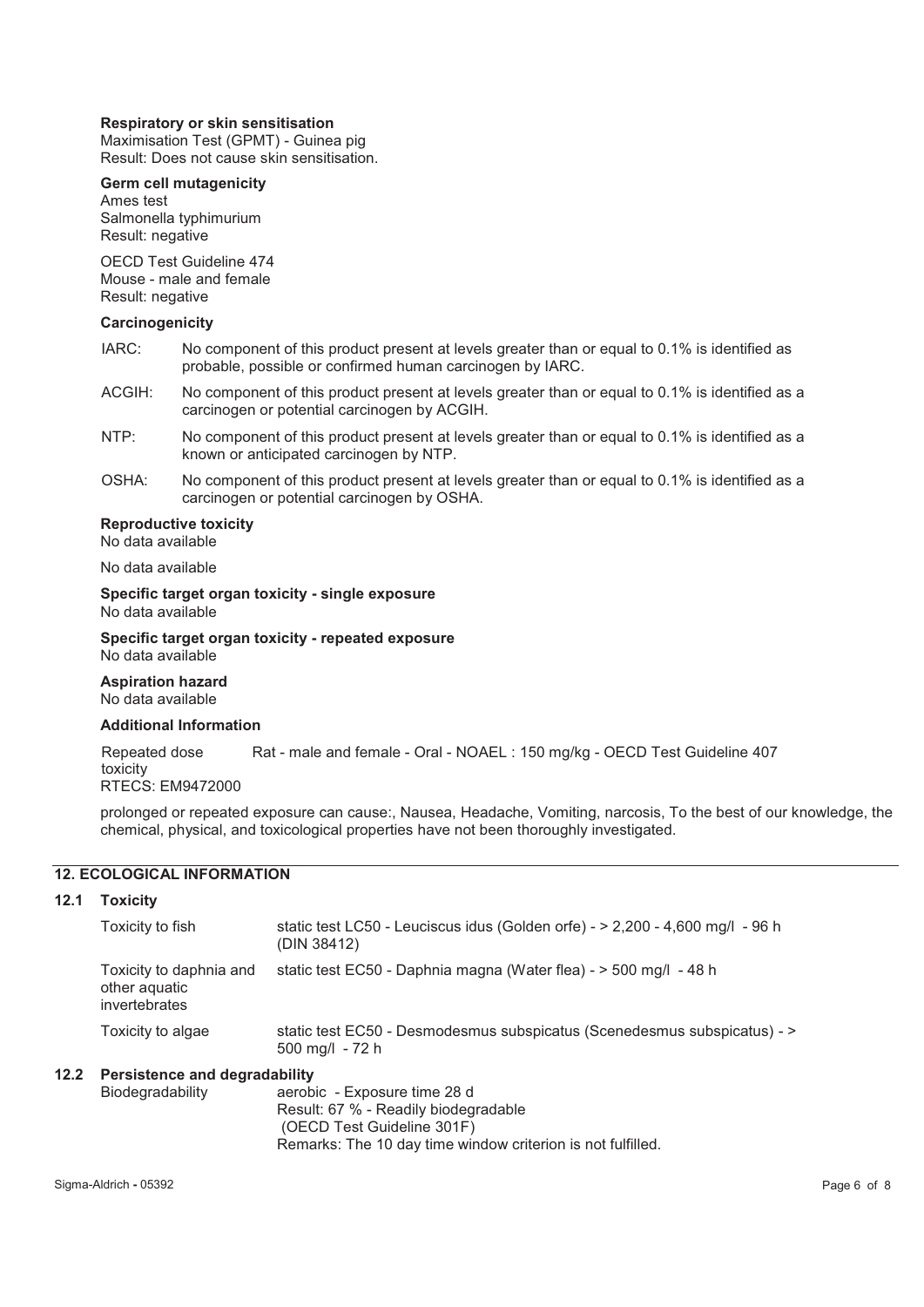#### **12.3 Bioaccumulative potential**  No data available

**12.4 Mobility in soil** 

No data available

# **12.5 Results of PBT and vPvB assessment**  PBT/vPvB assessment not available as chemical safety assessment not required/not conducted

# **12.6 Other adverse effects**

No data available

# **13. DISPOSAL CONSIDERATIONS**

## **13.1 Waste treatment methods**

## **Product**

Burn in a chemical incinerator equipped with an afterburner and scrubber but exert extra care in igniting as this material is highly flammable. Offer surplus and non-recyclable solutions to a licensed disposal company. Contact a licensed professional waste disposal service to dispose of this material.

## **Contaminated packaging**

Dispose of as unused product.

# **14. TRANSPORT INFORMATION**

## **DOT (US)**

| UN number: 1987<br>Proper shipping name: Alcohols, n.o.s.<br>Reportable Quantity (RQ): | Class: 3                                                                   | Packing group: II |                  |  |
|----------------------------------------------------------------------------------------|----------------------------------------------------------------------------|-------------------|------------------|--|
| Poison Inhalation Hazard: No                                                           |                                                                            |                   |                  |  |
| <b>IMDG</b><br>UN number: 1987                                                         | Class: 3<br>Proper shipping name: ALCOHOLS, N.O.S. (2-Methylbut-3-en-2-ol) | Packing group: II | EMS-No: F-E. S-D |  |
| <b>IATA</b>                                                                            |                                                                            |                   |                  |  |

UN number: 1987 Class: 3 Packing group: II Proper shipping name: Alcohols, n.o.s. (2-Methylbut-3-en-2-ol)

# **15. REGULATORY INFORMATION**

# **SARA 302 Components**

No chemicals in this material are subject to the reporting requirements of SARA Title III, Section 302.

# **SARA 313 Components**

This material does not contain any chemical components with known CAS numbers that exceed the threshold (De Minimis) reporting levels established by SARA Title III, Section 313.

## **SARA 311/312 Hazards**

Fire Hazard, Acute Health Hazard

**Massachusetts Right To Know Components**  No components are subject to the Massachusetts Right to Know Act.

| <b>Pennsylvania Right To Know Components</b> |          |                      |
|----------------------------------------------|----------|----------------------|
|                                              | CAS-No.  | <b>Revision Date</b> |
| 2-Methylbut-3-en-2-ol                        | 115-18-4 |                      |
| <b>New Jersey Right To Know Components</b>   |          |                      |
|                                              | CAS-No.  | <b>Revision Date</b> |
| 2-Methylbut-3-en-2-ol                        | 115-18-4 |                      |

# **California Prop. 65 Components**

This product does not contain any chemicals known to State of California to cause cancer, birth defects, or any other reproductive harm.

Sigma-Aldrich **-** 05392 Page 7 of 8